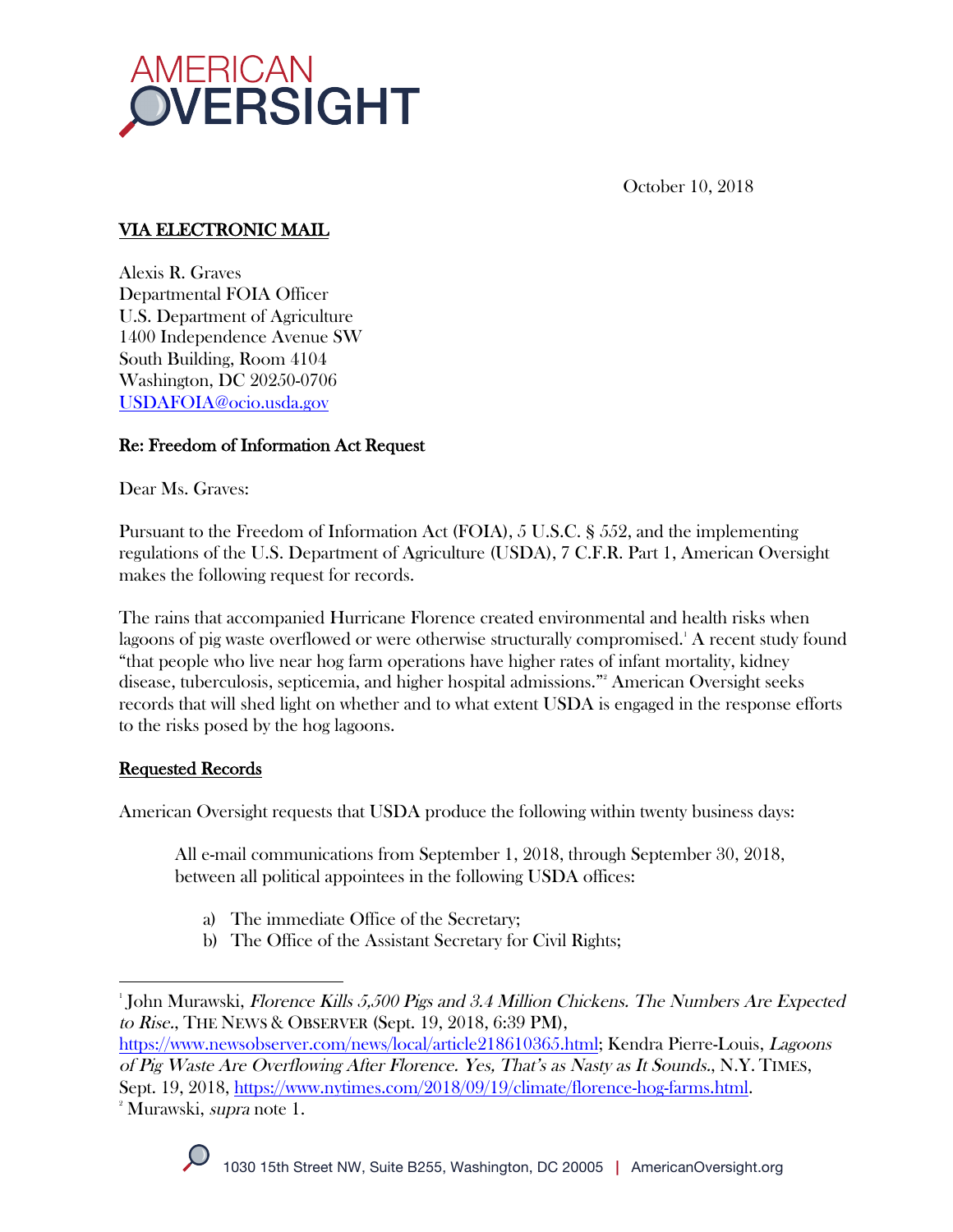- c) The Office of the Assistant Secretary for Congressional Relations;
- d) The Office of the Under Secretary for Food Safety;
- e) The immediate Office of the Under Secretary for Farm Production and Conservation;
- f) The Risk Management Agency; and
- g) The Farm Service Agency's Office of the State Executive Director of North Carolina,

And any of the following entities or individuals representing these entities:

- i) The North Carolina Department of Environmental Quality, including anyone whose email address ends in @ncdenr.gov;
- ii) The North Carolina Department of Health and Human Services, including anyone whose email address ends in @dhhs.nc.gov;
- iii) The North Carolina Pork Council (NCPC), including Andy Curliss, Jan Archer, and anyone whose email address ends in @ncpork.org;
- iv) The National Pork Producers Council (NPPC), including John Weber, Neil Dierks, Michael Formica, Tom Hebert, Nick Giordano, and anyone whose email address ends in @nppc.org;
- v) Smithfield Foods, Inc., including Michael Skahill and anyone whose email address ends in @smithfield.com or @smithfieldfoods.com;
- vi) Murphy-Brown, LLC, including anyone whose email address ends in @murphybrownllc.com; or
- vii) The National Pork Board, including Bill Even, Steve Rommereim, Deborah Ballance, Terry O'Neel, Brett Kaysen, Scott Phillips, Heather Hill, and anyone whose email address ends in @pork.org.

This request includes all messages on which a political appointee appears (whether in the to, from, cc, or bcc field), as well as all prior messages (whether incoming or outgoing) reflected in the responsive correspondence and any attachments thereto. "Political appointee" should be understood as any person who is a Presidential Appointee with Senate Confirmation (PAS), a Presidential Appointee (PA), a Non-career SES, any Schedule C employees, or any persons hired under Temporary Non-career SES Appointments, Limited Term SES Appointments, or Temporary Transitional Schedule C Appointments.

American Oversight seeks all responsive records regardless of format, medium, or physical characteristics. In conducting your search, please understand the terms "record," "document," and "information" in their broadest sense, to include any written, typed, recorded, graphic, printed, or audio material of any kind. We seek records of any kind, including electronic records, audiotapes, videotapes, and photographs, as well as letters, emails, facsimiles, telephone messages, voice mail messages and transcripts, notes, or minutes of any meetings, telephone conversations or discussions. Our request includes any attachments to these records. No category of material should be omitted from search, collection, and production.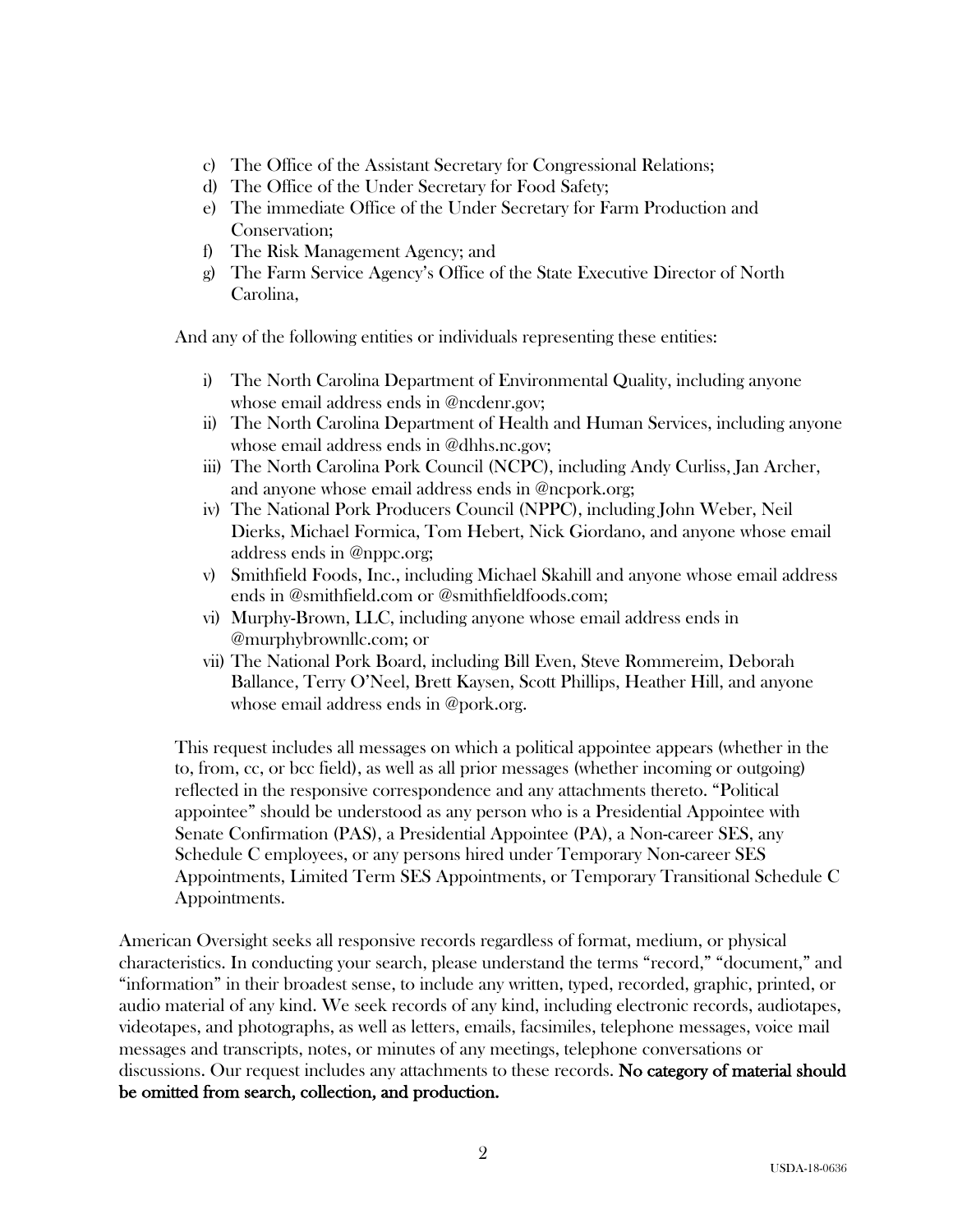Please search all records regarding agency business. You may not exclude searches of files or emails in the personal custody of your officials, such as personal email accounts. Records of official business conducted using unofficial systems or stored outside of official files are subject to the Federal Records Act and FOIA.<sup>3</sup> It is not adequate to rely on policies and procedures that require officials to move such information to official systems within a certain period of time; American Oversight has a right to records contained in those files even if material has not yet been moved to official systems or if officials have, through negligence or willfulness, failed to meet their obligations.4

In addition, please note that in conducting a "reasonable search" as required by law, you must employ the most up-to-date technologies and tools available, in addition to searches by individual custodians likely to have responsive information. Recent technology may have rendered USDA's prior FOIA practices unreasonable. In light of the government-wide requirements to manage information electronically by the end of 2016, it is no longer reasonable to rely exclusively on custodian-driven searches.<sup>5</sup> Furthermore, agencies that have adopted the National Archives and Records Administration (NARA) Capstone program, or similar policies, now maintain emails in a form that is reasonably likely to be more complete than individual custodians' files. For example, a custodian may have deleted a responsive email from his or her email program, but USDA's archiving tools would capture that email under Capstone. Accordingly, American Oversight insists that USDA use the most up-to-date technologies to search for responsive information and take steps to ensure that the most complete repositories of information are searched. American Oversight is available to work with you to craft appropriate search terms. **However, custodian** searches are still required; agencies may not have direct access to files stored in .PST files, outside of network drives, in paper format, or in personal email accounts.

 

5 Presidential Memorandum—Managing Government Records, 76 Fed. Reg. 75,423 (Nov. 28, 2011), https://obamawhitehouse.archives.gov/the-press-office/2011/11/28/presidentialmemorandum-managing-government-records; Office of Mgmt. & Budget, Exec. Office of the President, Memorandum for the Heads of Executive Departments & Independent Agencies, "Managing Government Records Directive," M-12-18 (Aug. 24, 2012), https://www.archives.gov/files/records-mgmt/m-12-18.pdf.

<sup>3</sup> See Competitive Enter. Inst. v. Office of Sci. & Tech. Policy, 827 F.3d 145, 149–50 (D.C. Cir. 2016); cf. Judicial Watch, Inc. v. Kerry, 844 F.3d 952, 955–56 (D.C. Cir. 2016). 4

<sup>&</sup>lt;sup>4</sup> See Competitive Enter. Inst. v. Office of Sci. & Tech. Policy, No. 14-cv-765, slip op. at 8 (D.D.C. Dec. 12, 2016) ("The Government argues that because the agency had a policy requiring [the official] to forward all of his emails from his [personal] account to his business email, the [personal] account only contains duplicate agency records at best. Therefore, the Government claims that any hypothetical deletion of the [personal account] emails would still leave a copy of those records intact in [the official's] work email. However, policies are rarely followed to perfection by anyone. At this stage of the case, the Court cannot assume that each and every workrelated email in the [personal] account was duplicated in [the official's] work email account." (citations omitted)).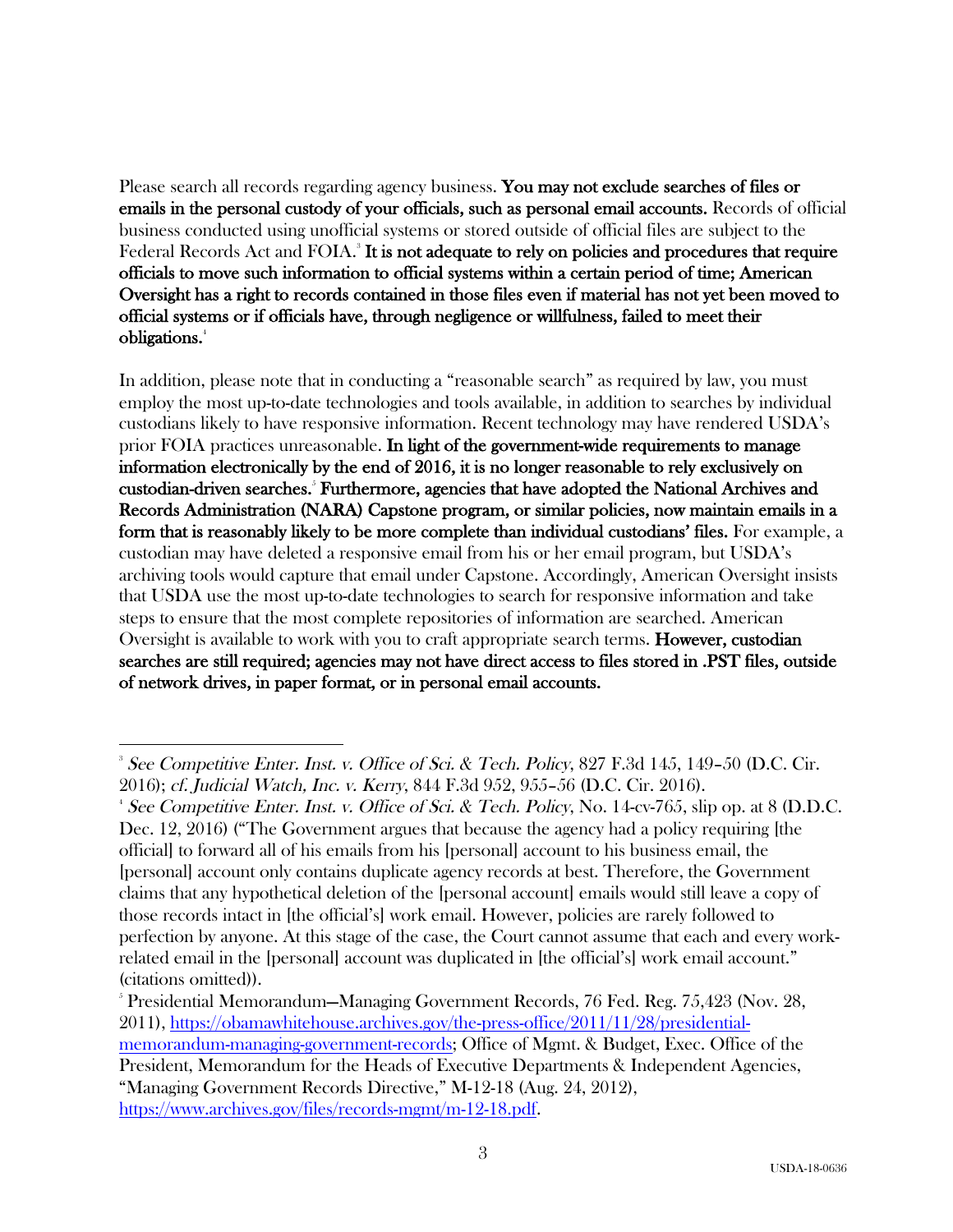Under the FOIA Improvement Act of 2016, agencies must adopt a presumption of disclosure, withholding information "only if . . . disclosure would harm an interest protected by an exemption" or "disclosure is prohibited by law."6 If it is your position that any portion of the requested records is exempt from disclosure, American Oversight requests that you provide an index of those documents as required under Vaughn v. Rosen, 484 F.2d 820 (D.C. Cir. 1973), cert. denied, 415 U.S. 977 (1974). As you are aware, a Vaughn index must describe each document claimed as exempt with sufficient specificity "to permit a reasoned judgment as to whether the material is actually exempt under FOIA."<sup>7</sup> Moreover, the *Vaughn* index "must describe *each* document or portion thereof withheld, and for each withholding it must discuss the consequences of disclosing the sought-after information."8 Further, "the withholding agency must supply 'a relatively detailed justification, specifically identifying the reasons why a particular exemption is relevant and correlating those claims with the particular part of a withheld document to which they apply.'"<sup>9</sup>

In the event some portions of the requested records are properly exempt from disclosure, please disclose any reasonably segregable non-exempt portions of the requested records. If it is your position that a document contains non-exempt segments, but that those non-exempt segments are so dispersed throughout the document as to make segregation impossible, please state what portion of the document is non-exempt, and how the material is dispersed throughout the document.10 Claims of nonsegregability must be made with the same degree of detail as required for claims of exemptions in a *Vaughn* index. If a request is denied in whole, please state specifically that it is not reasonable to segregate portions of the record for release.

You should institute a preservation hold on information responsive to this request. American Oversight intends to pursue all legal avenues to enforce its right of access under FOIA, including litigation if necessary. Accordingly, you are on notice that litigation is reasonably foreseeable.

To ensure that this request is properly construed, that searches are conducted in an adequate but efficient manner, and that extraneous costs are not incurred, American Oversight welcomes an opportunity to discuss its request with you before you undertake your search or incur search or duplication costs. By working together at the outset, American Oversight hopes to decrease the likelihood of costly and time-consuming litigation in the future.

Where possible, please provide responsive material in electronic format by email or in PDF or TIF format on a USB drive. Please send any responsive material being sent by mail to American Oversight, 1030 15th Street NW, Suite B255, Washington, DC 20005. If it will accelerate release of responsive records to American Oversight, please also provide responsive material on a rolling basis.

 

 $^{\circ}$  FOIA Improvement Act of 2016 § 2 (Pub. L. No. 114–185).

<sup>7</sup> Founding Church of Scientology v. Bell, 603 F.2d 945, 949 (D.C. Cir. 1979).

 $\delta$  King v. U.S. Dep't of Justice, 830 F.2d 210, 223–24 (D.C. Cir. 1987) (emphases in original).

 $^{\circ}$  Id. at 224 (citing Mead Data Central, Inc. v. U.S. Dep't of the Air Force, 566 F.2d 242, 251 (D.C. Cir. 1977)).

 $10$  Mead Data Central, 566 F.2d at 261.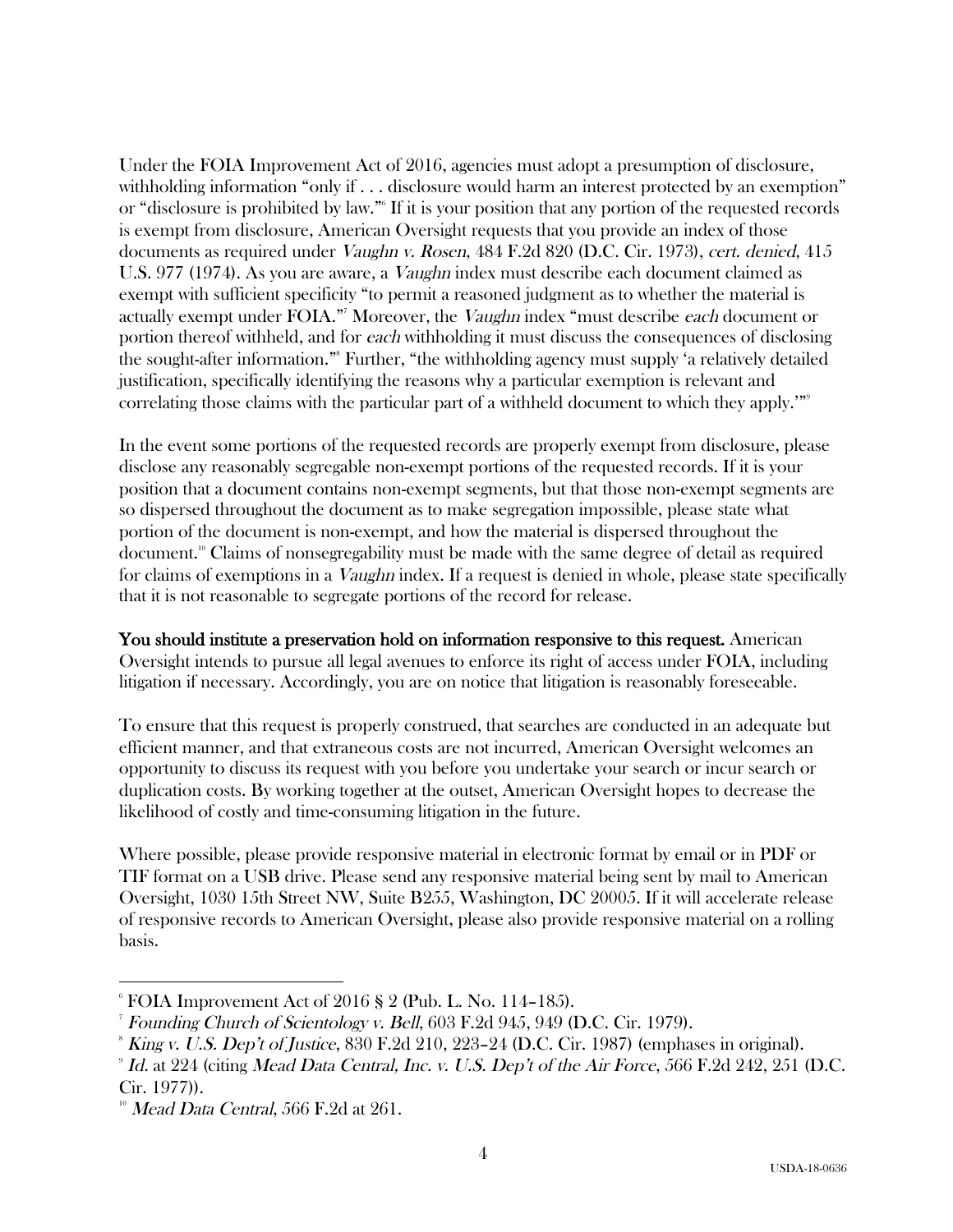# Fee Waiver Request

In accordance with 5 U.S.C. § 552(a)(4)(A)(iii) and 7 C.F.R. Part 1, Subpart A, Appendix A, Section 6, American Oversight requests a waiver of fees associated with processing this request for records. The subject of this request concerns the operations of the federal government, and the disclosures will likely contribute to a better understanding of relevant government procedures by the general public in a significant way.<sup>11</sup> Moreover, the request is primarily and fundamentally for non-commercial purposes.<sup>12</sup>

American Oversight requests a waiver of fees because disclosure of the requested information is "in the public interest because it is likely to contribute significantly to public understanding" of government."13 Lagoons of pig waste have historically posed environmental and health risks to the communities in which they are found rendering them a topic of significant public interest.<sup>14</sup> USDA has a regulatory interest in this issue, and the requested records will reveal whether and to what extent the agency has been involved in recovery efforts post-Florence. Moreover, as discussed below, American Oversight has the capacity and intention to inform a broad audience about government activities that are the subject of these records.

This request is primarily and fundamentally for non-commercial purposes.<sup>15</sup> As a  $501(c)(3)$ nonprofit, American Oversight does not have a commercial purpose and the release of the information requested is not in American Oversight's financial interest. American Oversight's mission is to promote transparency in government, to educate the public about government activities, and to ensure the accountability of government officials. American Oversight will use the information gathered, and its analysis of it, to educate the public through reports, press releases, or other media. American Oversight will also make materials it gathers available on our public website and promote their availability on social media platforms, such as Facebook and Twitter.<sup>16</sup> One example of American Oversight's demonstrated public disclosure of documents and creation of editorial content is in its recently launched "Audit the Wall" effort, where the organization is

 

 $11$  7 C.F.R. Part 1, Subpart A, Appendix A, Section 6(a).

 $12$  7 C.F.R. Part 1, Subpart A, Appendix A, Section 6(a).

 $13$  7 C.F.R. Part 1, Subpart A, Appendix A, Section  $6(a)(1)(i)-(iv)$ .

<sup>&</sup>lt;sup>14</sup> See Murawski, *supra* note 1; Pierre-Louis, *supra* note 1; Dan Charles, *Florence Engulfs Hog* Farms and Chicken Houses, Thrashing North Carolina Agriculture, NPR (Sept. 18, 2018, 1:39 PM), https://www.npr.org/sections/thesalt/2018/09/18/649132289/florence-engulfs-hog-farmsand-chicken-houses-thrashing-north-carolina-agricultu.<br><sup>15</sup> 7 C.F.R. Part 1, Subpart A, Appendix A, Section 6(a)(1)(v)-(vi).

 $16$  American Oversight currently has approximately 11,900 page likes on Facebook and  $45,200$ followers on Twitter. American Oversight, FACEBOOK, https://www.facebook.com/weareoversight/ (last visited Oct. 3, 2018); American Oversight (@weareoversight), TWITTER, https://twitter.com/weareoversight (last visited Oct. 3, 2018).